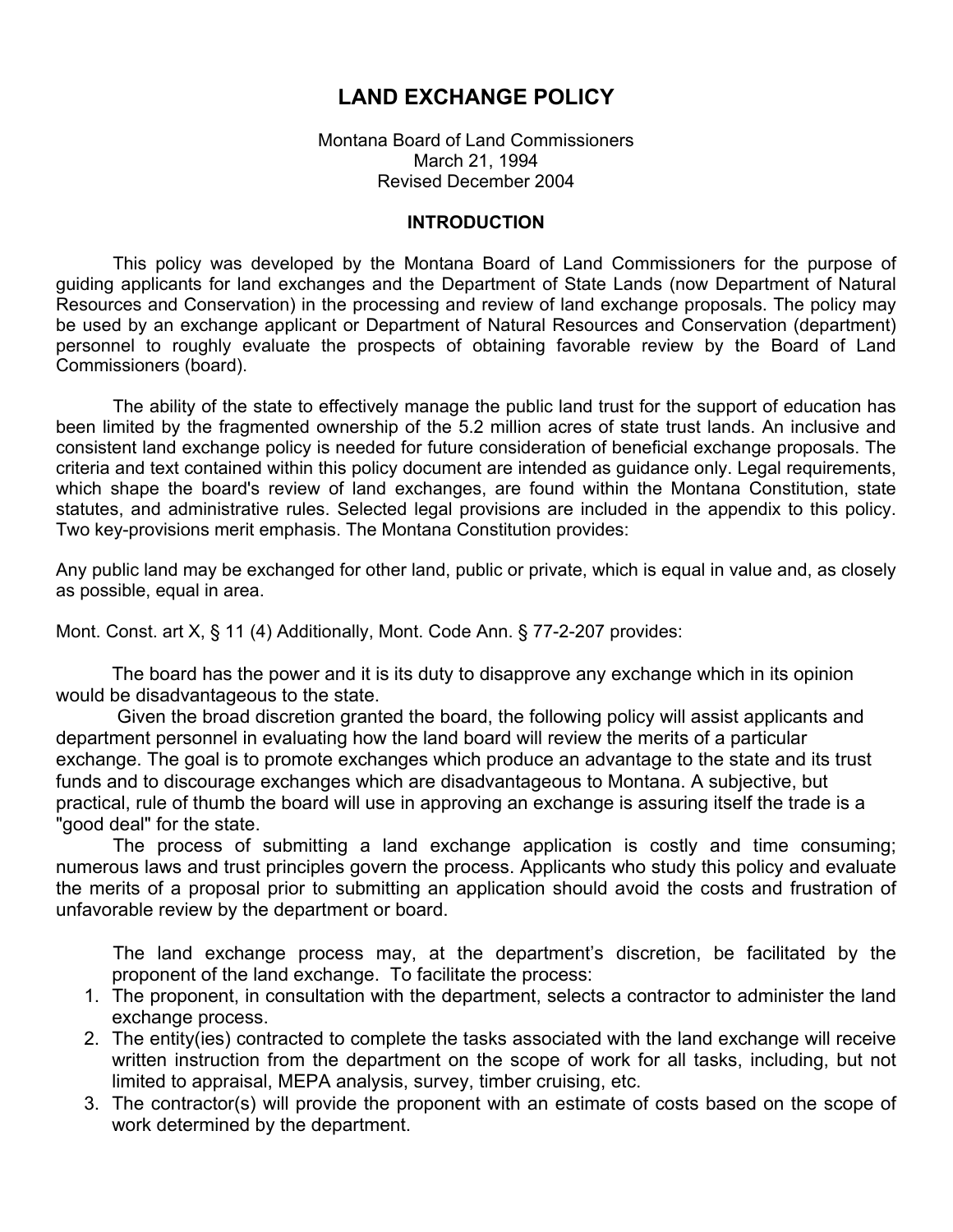- 4. The proponent must enter into a written and signed agreement with the department to pay for mutually agreed upon costs associated with the land exchange.
- 5. The department reviews and determines the adequacy of all documents used in the land exchange.
- 6. All documents produced for the land exchange by the contractor and appraiser are the property of the department.
- 7. The department is the decision making authority in the Montana Environmental Policy Act (MEPA) analysis, and retains all authority and responsibility to manage the land exchange process and provide recommendations to the board.
- 8. The contractor bills the proponent of the land exchange directly upon department approval of the deliverables.

# PRELIMINARY EVALUATION BY THE DEPARTMENT

To streamline the review process, the department will initially screen exchange proposals. Proposals that satisfy the land exchange criteria described below will be offered for public comment by the department. Following solicitation of public comment, the department will prepare a report and forward the exchange proposal to the board for review authorization. Proposals which do not meet the criteria or fail to comply with Montana law may be rejected by the department Director following preliminary evaluation by the department without review by the board.

The board recognizes that some land exchanges may clearly be in the state's best interests, but may fail to satisfy all seven criteria outlined below. The department and the board are unable to waive the fulfillment of criteria numbered one through three (value, lands bordering water bodies, and income). These criteria are based on legal requirements. However, in exceptional circumstances where the presence of outstanding public benefits clearly outweighs the absence of one of the other exchange criteria (acreage, consolidation, potential for appreciation, access), the department may waive satisfaction of the criterion, solicit public comment during preliminary evaluation, and forward the proposal to the board for its review.

- A. Land Exchange Criteria
	- 1. Equal or greater value

Land to be acquired by the state must be at least as valuable as the state land being exchanged. The starting point for this determination is the value, in terms of money, of real estate in a typical market as determined through an appraisal conducted by a real estate appraiser certified in accordance with Mont. Code Ann. § 37-54-101, et seq. The department may use information provided by the applicant or its own knowledge of affected lands and resources to estimate value for purposes of preliminary evaluation. Following review authorization by the board, a certified appraiser must be retained to estimate value as per Uniform Standards of Professional Appraisal Practices. The appraiser must consult with the department regarding the scope of work prior to conducting an appraisal.

The value of exchanged state lands must be determined by the highest and best use of the land, not simply the present use. For example, if the exchange were proposed in which the state lands were currently leased for grazing and the land was in the path of urban or commercial development, the land would be considered for valuation in the appraisal to its highest and best use for residential or commercial development rather than the present use as grazing land.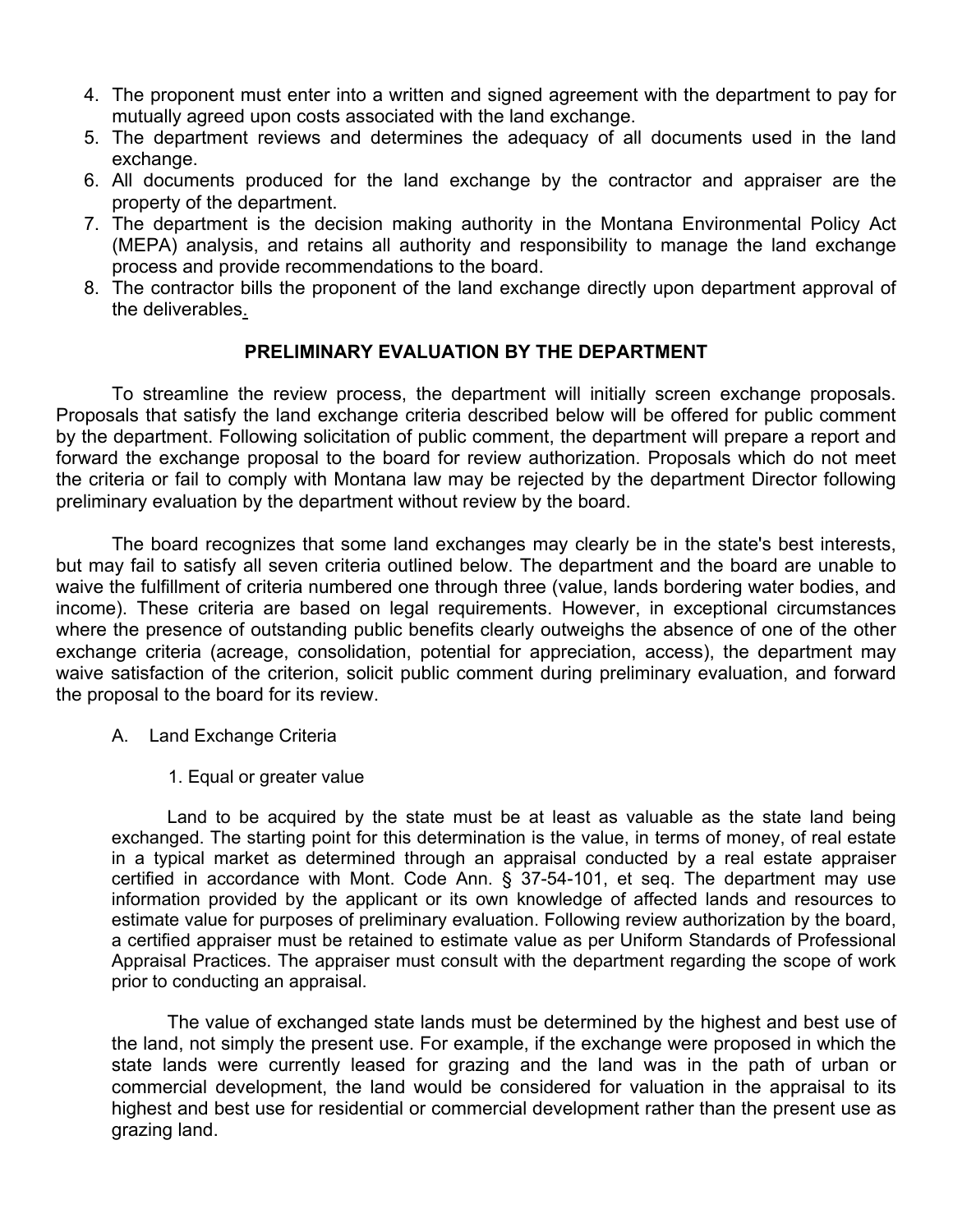In general, trust land must be valued in two ways. First, the highest and best use of the land with discounts applied to the land for access or other limiting factors. Second, the highest and best use of the land without any discounts. The department will then arrive at a value for trust land proposed for exchange, and make a recommendation to the board. This valuation process will apply to exchanges with federal or state governmental entities at the discretion of the department.

Mont. Code Ann. 9 77-2-205 prohibits exchanges that encourage "large scale commercial, industrial, or residential development," unless the value of the resulting development is considered in determining the value of the exchanged lands. Consequently, if an exchange is proposed in which state lands classified for the production of crops will be used by an exchange applicant for commercial development, the exchanged state land is appraised considering its developed, commercial value instead of its value as agricultural land.

The department will consider intrinsic values in evaluating the relative value of lands to be exchanged. By definition, these types of values are often not reflected in the market price and are difficult to assign a dollar amount. Regardless, the department will attempt to consider such values as location, proximity to public lands, recreational opportunities, scenery, and other amenities in determining relative value.

2. State land bordering on navigable lakes and streams

According to Mont. Code Ann. § 77-2-203(2), state lands that border navigable lakes, streams, and other bodies of water with significant public use values may only be exchanged for lands that border similar bodies of water.

3. Equal or greater income to the trust

A land exchange must result in the state receiving equal or greater income for the trusts. The projected income for the lands acquired by the state will be estimated at the minimum lease rate, without speculating about possible competitive bidding. This income will be compared to the present income to the trusts of the lands to be exchanged from all leases, licenses and other sources. For purposes of comparison, the department will also consider identifiable future incomes, including income from the extraction of natural resources such as minerals and forest products. Where state lands proposed for exchange generate greater income than lands to be acquired, the applicant may design and propose a method of compensating the trusts to satisfy this criterion.

4. Equal or greater acreage

As set forth above, the Montana Constitution requires that exchanged state lands and acquired lands be, "as closely as possible, equal in area." The board interprets this language to allow the consideration of exchanges that would not result in the exchange of virtually identical acreages. For example, the board might consider receiving less acreage in return for substantially higher value or income, or both. As a general rule the board prefers to receive equal or greater acreage.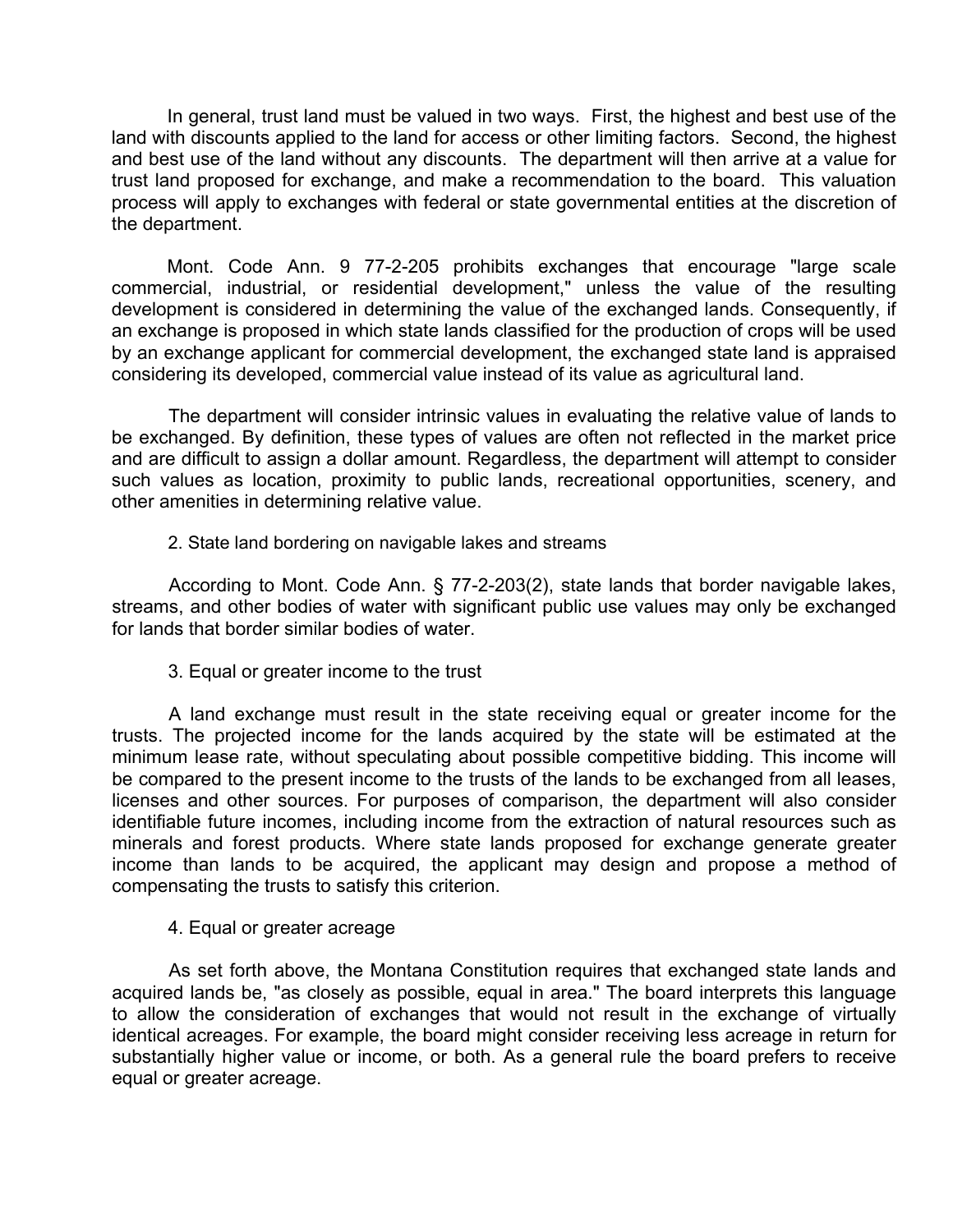## 5. Consolidation of state lands

A land exchange should be at - least neutral in its net effect on the consolidation of state land: the exchange must not further fractionalize state land holdings by creating isolated parcels of state land. Similarly, an exchange should not sever a mineral estate from a surface estate. The department will place priority on exchanges which result in \*consolidation of state lands in accordance with Mont. Code Ann. § 77-2-203. Consolidation of state lands facilitates land administration and aggregated state land often has greater value and revenue potential.

## 6. Potential for long-term appreciation

The land acquired by the state should be as likely to increase in value or revenue potential as the state land exchanged. It is essential that the department and the board protect the long-term interests of the trusts. Assuming that other criteria are satisfied and no outstanding public benefits accompany the exchange, rapidly appreciating residential or recreational property will not be exchanged for agricultural land although the parcels have equivalent present value.

### 7. Access

A land exchange should not diminish the amount of access to state lands or other public lands. Accessible state land that is proposed for exchange should be-replaced with acquired lands-that offer similar recreational opportunities. Additionally, state lands with public access often have greater income-generating potential because surface uses are subject to competitive bids.

### B. Solicitation of Public Comment

Provided the department determines that a proposed land exchange satisfies all the exchange criteria or has outstanding public benefits, public comment will be solicited. The department will solicit comment through mailings to interested parties, newspaper advertisements or public meetings. Additionally, the department will give notice of the proposed exchange to any person who has leased or who holds a license for any portion of state land involved in the exchange. The department will prepare a written summary of all public comment received on the proposed exchange.

### C. Preliminary Report by the Department

Following the department's preliminary evaluation and public comment period, the department will forward the proposed exchange to the board for review authorization. The department will prepare a preliminary report for the board that includes the following:

(1) a summary discussion of how the exchange meets or exceeds each of the seven exchange criteria; (2) a summary of public comment received on the exchange; (3) a description of outstanding public benefits, if any, attendant with the exchange; (4) department concerns or opinions of the merits of the proposed exchange; (5) department recommendations for specific direction from the board for further review, if any, of the proposed exchange; and (6) an indication of the applicant's commitment to fund the costs of the department's detailed review or the department's commitment to assume or share these costs.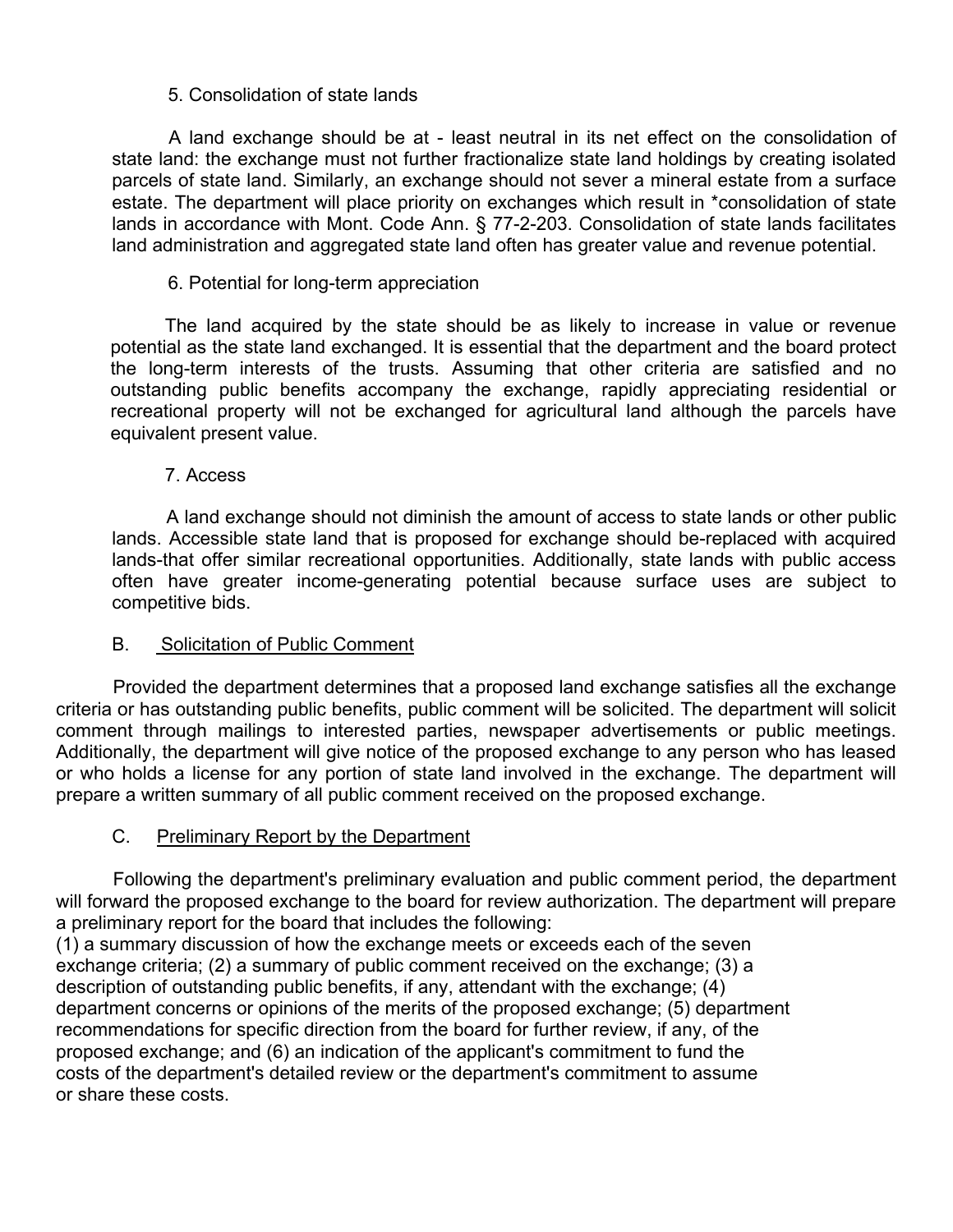The evaluation of land exchange proposals creates a substantial demand upon department personnel and no funding has been allocated for these efforts.

Consequently, the board will not grant the department review authority unless the private applicant agrees to pay for ascertainable review costs the department is unable to assume--staff time, environmental assessment, cultural inventory, natural resource inventories (timber cruise or mineral survey where necessary), public hearing, title reports, and appraisals. The payment of such costs does not assure that the applicant will receive favorable review by the board. The department or other public agency may elect on a case-by-case basis to assume or share review costs of any private exchange determined to warrant the assumption of such obligations. Where an exchange applicant is a governmental agency, the board may direct the department to share the payment of costs.

Although an exchange minimally meets the established exchange criteria, the department may recommend in its report to the board that the exchange be disapproved as disadvantageous to the state. The board recognizes that some land exchanges may minimally meet legal and policy criteria but not create an advantage to the state that would justify further review or approval.

### II. REVIEW AUTHORIZATION BY THE BOARD

Upon receipt of the department's report, the board shall consider the specific recommendations of the department and public comment, and evaluate the merits of the land exchange. The board will determine at this stage whether further review and public hearing by the department are justified.

 The board may grant the department blanket authority to direct the completion of all documents necessary for final consideration of the exchange, including an environmental assessment, cultural inventory, and land appraisals, and to conduct a public hearing. Alternatively, the board may direct the department to complete specific and narrow tasks relating to the merits of the exchange and report back to the board with findings before proceeding further. For example, the board might direct the department to complete a timber cruise and appraisal of timber value on particular state lands proposed to be exchanged before any further action is taken.

It is the Board's strong preference that a proposed exchange not only meet the identified criteria, but provide a clear public benefit by exceeding one or more criteria. For example, if a trade satisfies all the criteria and results in significantly higher income or land values being added to the trusts, the exchange would be a "good deal" for the state. Another example of a favorable exchange might involve the transfer of an isolated or "landlocked" state parcel (a state section that is surrounded by private land), where the proposed trade satisfies all the criteria, and the lands to be acquired are adjacent to public lands with public access. Where a proposed exchange simply satisfies the exchange criteria, the board may exercise its discretion to suspend further review and disapprove the application as disadvantageous to the state.

Finally, as previously stated, a proposed land exchange may only minimally satisfy the exchange criteria (or fail to meet one of the criteria numbered four through seven), but present outstanding public benefits that clearly make the exchange advantageous to the state. Such public benefits might include the substantial reduction of management costs, increased recreational opportunities, economic growth, enhancement of environmental interests such as wildlife habitat or water quality, preservation of the social structure of a community or other identifiable benefit to the state. While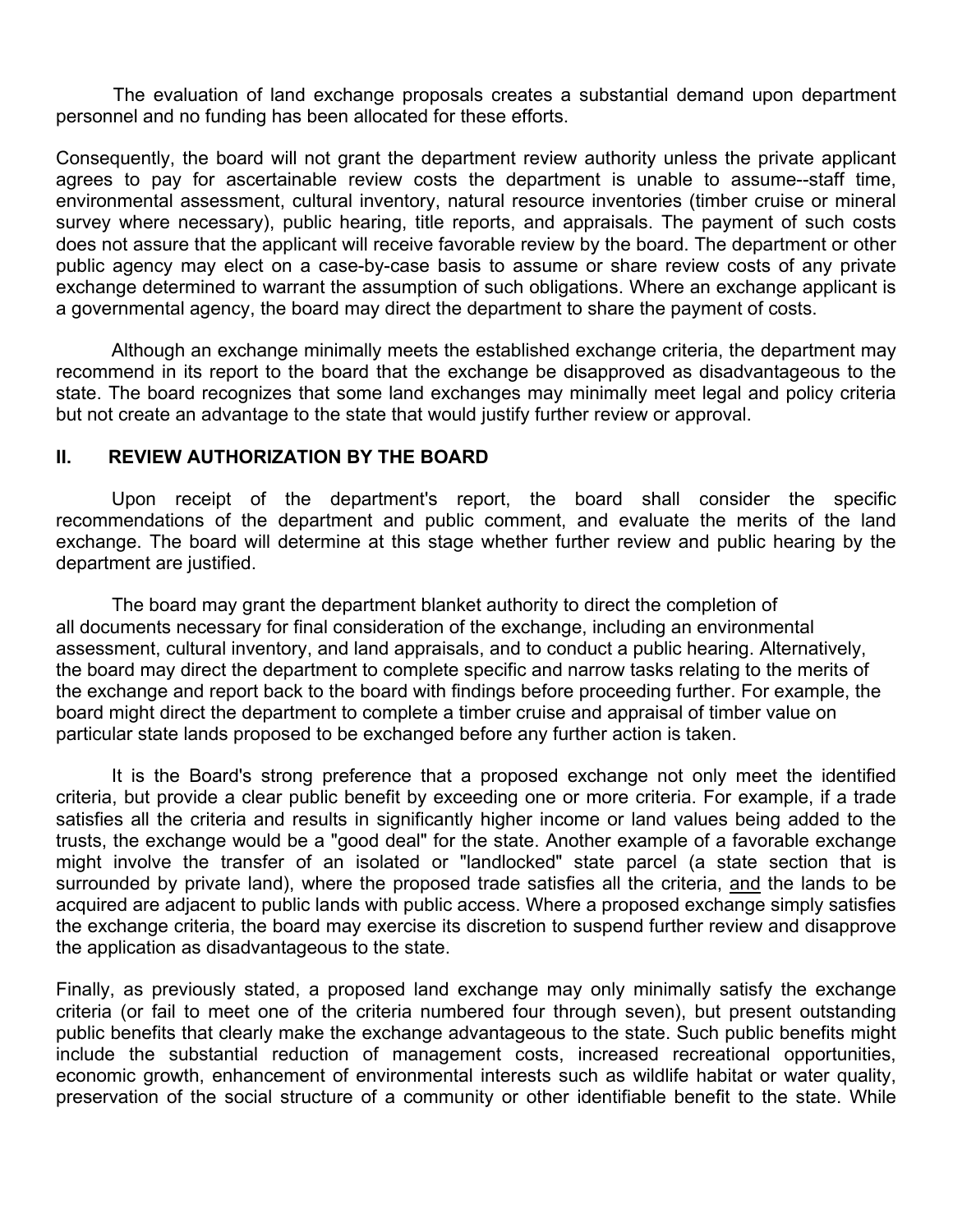these exchanges are the exception to the rule, the board in extraordinary circumstances may review the public benefits identified and authorize the department to complete a detailed review.

#### Ill. REVIEW BY THE DEPARTMENT

Acting under the direction of the board, the department will direct the preparation of a study reviewing the merits of the proposed exchange, environmental consequences, effects on cultural resources, appraised land values and any other factor deemed to affect the public interest. The department will report back to the board as specific information is generated and further review authorization is required.

Mont. Code Ann. § 77-2-204(2) requires that the department conduct a public hearing on the proposed exchange in the county containing the state land to be exchanged. Written notice of this hearing will be provided to any person who has leased or held a license on any portion of land involved in the proposed exchange. The department should conduct the public hearing at such time as details of the final exchange proposal are established and sufficient information is available to promote meaningful comment.

Upon final completion of its tasks, the department will present a detailed report and its recommendation to the board for final review and approval. The department's report and recommendation will be made available to all interested parties prior to any board action.

# IV. FINAL REVIEW AND APPROVAL BY THE BOARD

When the board is satisfied that the department and applicant have generated all information necessary for its decision, the information will be reviewed and a determination made whether the proposed exchange is advantageous to the state. It is the board's duty to disapprove any exchange which in its opinion would be disadvantageous to the state. The board shall state its reasons for approving or disapproving any land exchange and such reasons shall be reflected in the minutes of the board's meeting.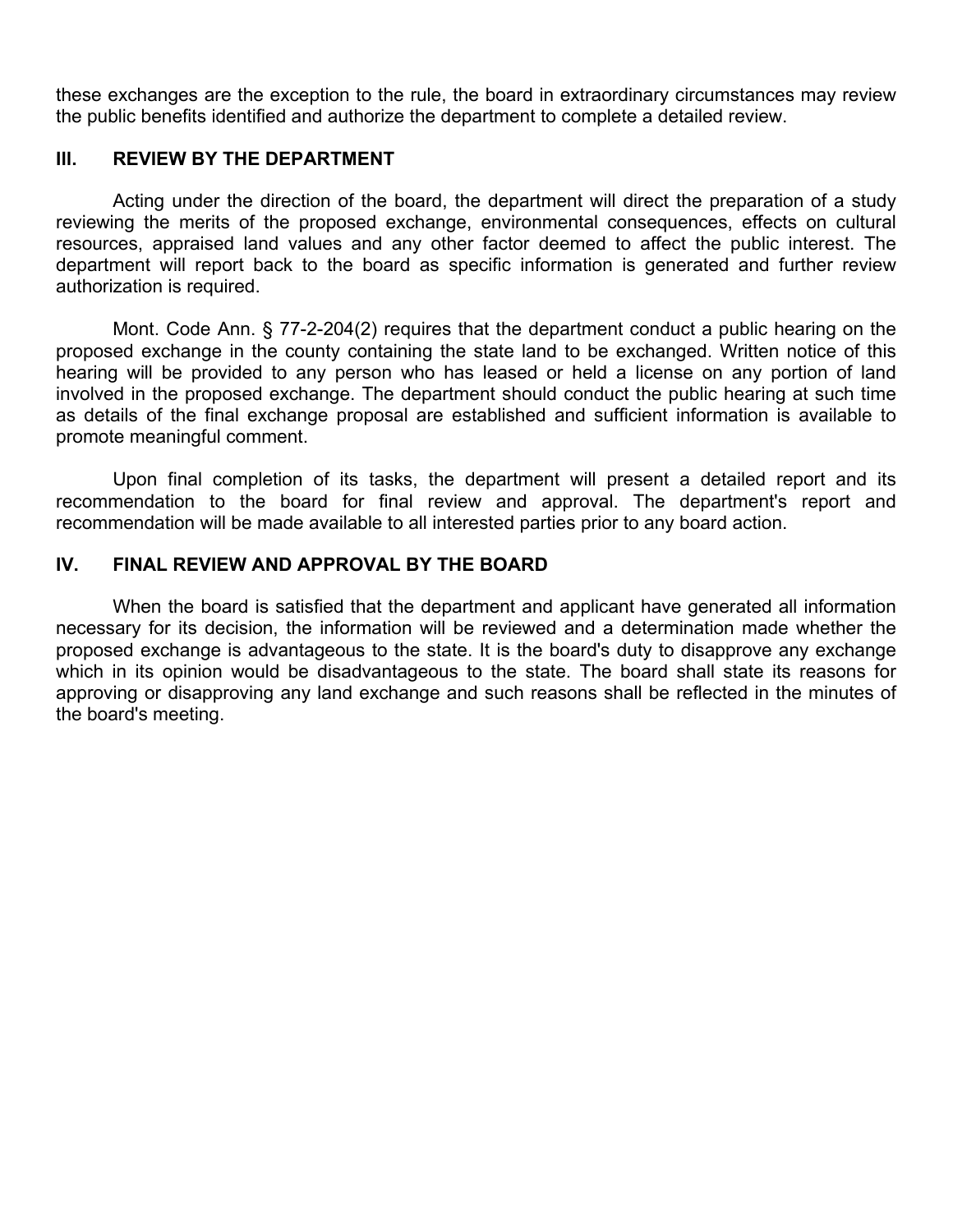#### APPENDIX TO LAND EXCHANGE POLICY

Selected Legal Provisions January 18, 1994

#### Montana Constitution, Article X, section 11

Public land trust, disposition. (1) All lands of the state that have been or may be granted by congress, or acquired by gift or grant or devise from any person or corporation, shall be public lands of the state. They shall be held in trust for the people, to be disposed of as hereafter provided, for the respective purposes for which they have been or may be granted, donated or devised.

(2) No such land or any estate or interest therein shall ever be disposed of except in pursuance of general laws providing for such disposition, or until the full market value of the estate or interest disposed of, to be ascertained in such manner as may b e provided by law, has been paid or safely secured to the state.

(3) No land which the state holds by grant from the United States which prescribes the manner of disposal and minimum price shall be disposed of except in the manner and for at least the price prescribed without the consent of the United States.

(4) All public land shall be classified by the board of land commissioners in a manner provided by law. Any public land may be exchanged for other land, public or private, which is equal in value and, as closely as possible, equal in area.

Montana statutes applicable to the exchange of state land generally:

77-2-201. Exchange of land with United States- or tribal governments. (1) (a) The board may enter into contracts or agreements with the United States or any department thereof having jurisdiction for the waiving and relinquishment to the United States of any rights of the state in and to sections 16 and 36 of any township and to any other parcel of state lands, provided that the state shall, in lieu of the rights so waived and relinquished, -receive from the United States other lands of equal or greater value.

(b) The current user of the land transferred to the United States may continue to enjoy the use of the land under terms and conditions required by the federal government and in accordance with P.L. 88-607, as amended, (43 U.S.C. 1411 through 1418), and the current user of the land received from the United States may continue to utilize the land on the terms and conditions imposed by law or by the board.

 (2) The board may enter into a contract or agreement with a tribal government as defined in 18-11-102 or with the United States for the relinquishment to the tribal government or to the United States in trust for the tribal government of any rights of the state to some or all state lands located wholly within the exterior boundaries of the tribal government's reservation as recognized by the federal government; however, the state, in exchange for these relinquished rights, must receive from the tribal government or the United States lands of equal or greater value. No contract or agreement may be entered into under this section without first consulting with the board of county commissioners of the county or counties in which the lands to be exchanged are located.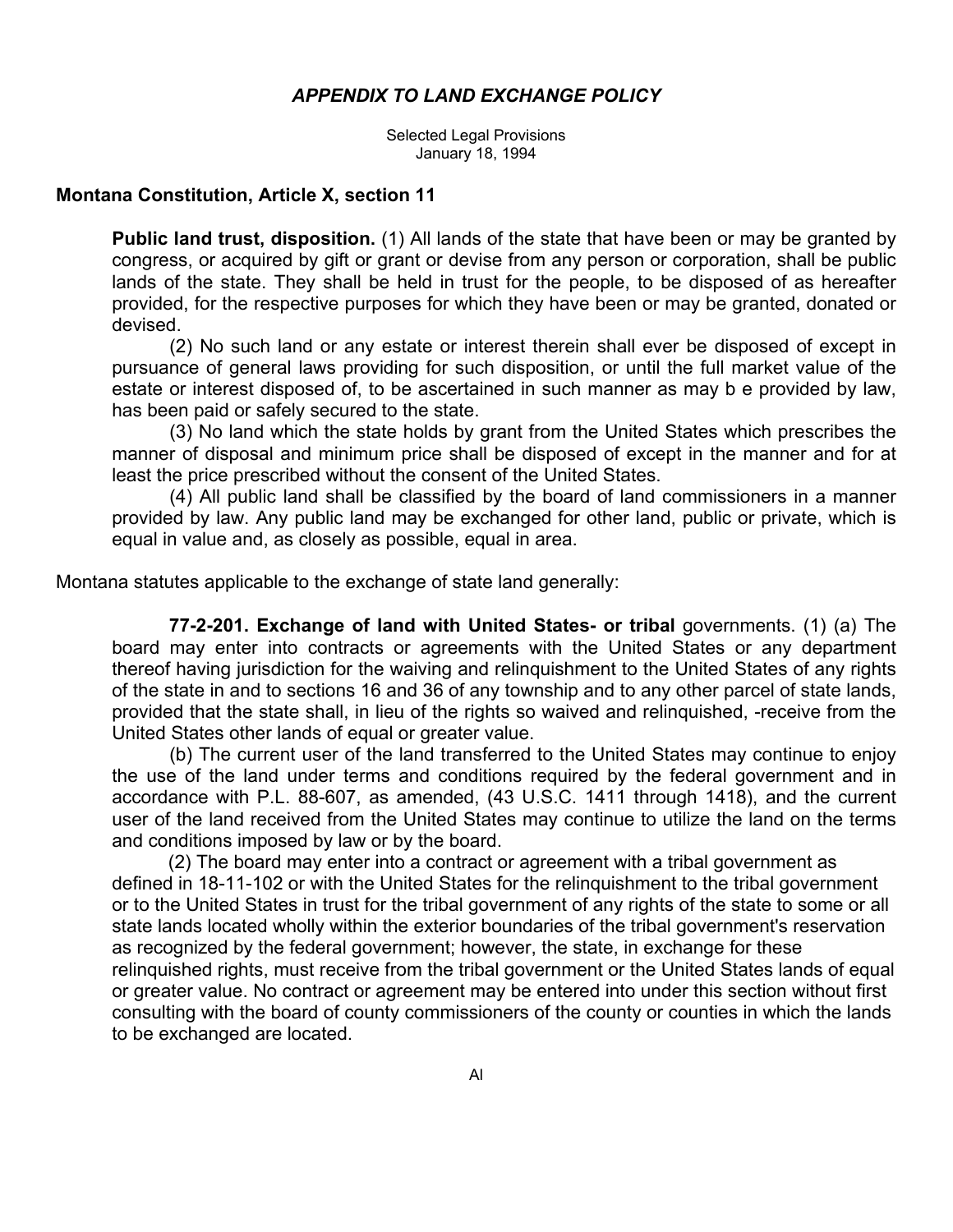77-2-202. Exchange of land with counties. The board may accept on behalf of the state title in fee simple to any land owned by a county in the state and may convey in exchange therefore state land of approximately the same area and of a value not higher than the land received from the county if the exchange will result in consolidating the state lands into more compact bodies.

77-2-203. Exchange for private land. (1) The board is authorized to exchange state land for private land provided that the private land is of equal or greater value, as determined by the board after appraisal by a qualified land appraiser, than the state land and as closely as possible equal in area. The contents of the appraisal must be made available to any person who makes a written request to the board. The board shall place priority on exchanges which result in consolidation of state lands into more compact bodies. This section does not apply to exchanges undertaken under 76-12-107 [natural areas].

(2) If the requirements of subsection (1) and 77-2-204 are met, state lands bordering on navigable lakes and streams or other bodies of water with significant public use value may be exchanged for private land if the private land borders on similar navigable lakes, streams, or. other bodies of water.

77-2-204. Notification of proposed exchange - hearing. (1) Upon receipt of a proposal for an exchange of land under this part, the board shall give notice of the proposed exchange by certified mail to each person who has leased, under chapter I of this title, any portion of land involved in the proposed exchange. Any such leaseholder may present written or oral comments on the proposed exchange to the board before or during the hearing required by subsection (2). The notice must contain a statement informing the recipient of this right to comment.

(2) A public hearing on any exchange under this part shall be held in the county containing the state land to be exchanged. When specific objections to the proposed exchange are raised before or during any such hearing pursuant to subsection (1), the board shall make findings of fact responding to such objections and explaining their action.

77-2-205. Restriction on exchange for private land. No exchange under 77-2-203 shall be made which will induce or encourage large-scale commercial, industrial, or residential development unless the value of such development is considered in determining the fair market value and unless the proposed development will not adversely affect the resources of the existing state tracts or those tracts which the state would receive under the proposed exchange.

77-2-206. Settlement for improvements. If any state land is exchanged on which there are improvements belonging to a lessee and some person other than the lessee is the transferee, that person shall settle with the lessee for all improvements on the land belonging to the lessee before the exchange is completed. The provisions of 77-6-301 through 77-6-306 relating to the payment and settlement for improvements on state lands between a former lessee and a new lessee apply to the settlement between a lessee and the transferee in an exchange. If settlement is not reached within 6 months of date of exchange, all improvements become the property of the state unless the department for good cause shown grants both parties additional time in which to exhaust arbitration.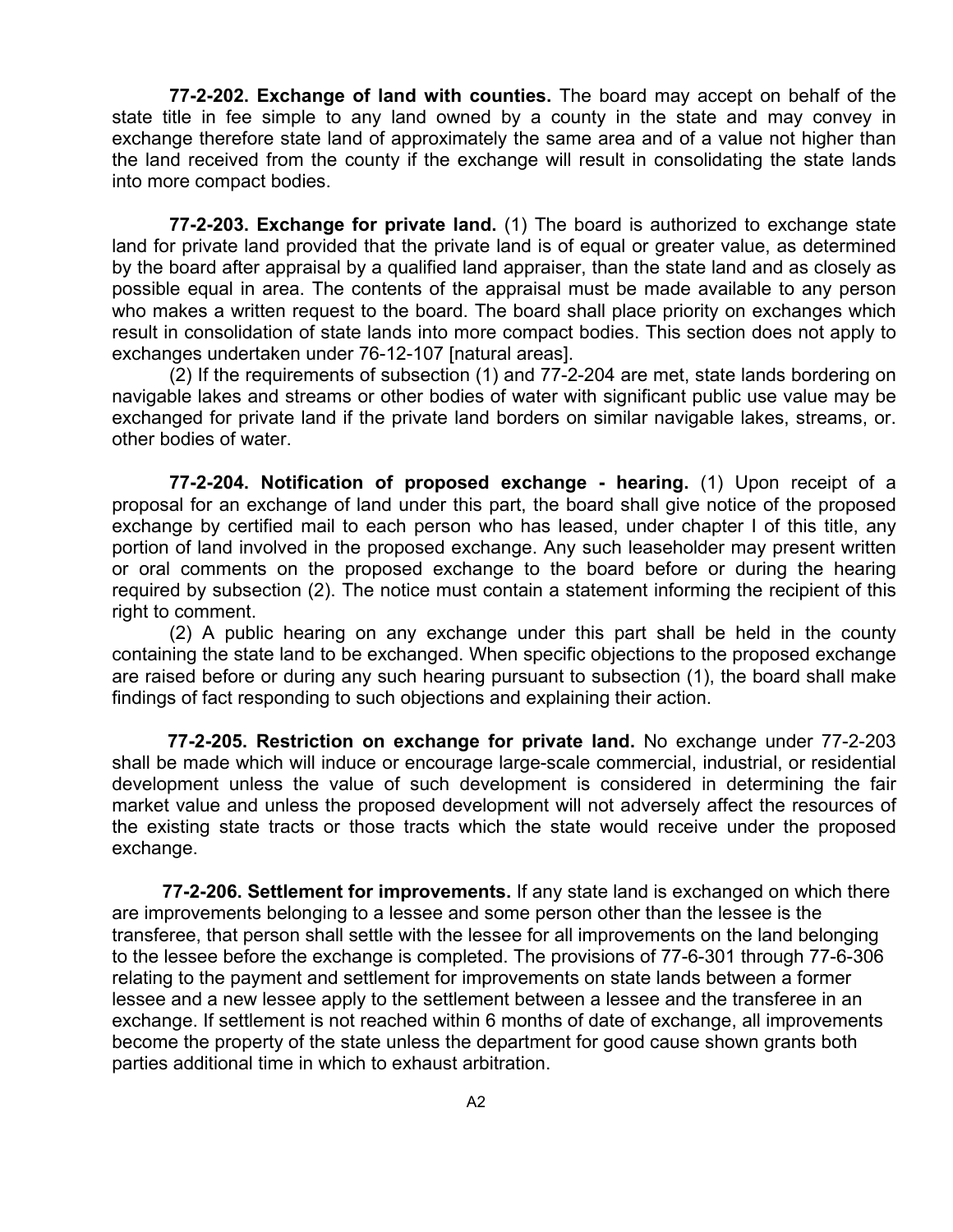77-2-207. Approval or disapproval of exchanges. All exchanges of state lands are subject to approval and confirmation by the board, and no exchange is considered completed until after such approval and confirmation. The board has the power and it is its duty to disapprove any exchange which in its opinion would be disadvantageous to the state.

Montana statutes applicable to the exchange of timbered, cut-over, or burned-over lands:

#### 77-1-204. Power to sell, lease, or exchange certain state lands.

(2) The board shall have full power and authority to sell, exchange or lease lands under its jurisdiction by virtue of 77-1-214 [lands donated for forestry purposes) when, in its judgment, it is advantageous to the state to do so in the highest orderly development and management of state forests and state parks. Said sale, lease, or exchange shall not be contrary to the terms of any contract which it has entered into.

77-2-211. Exchange of timbered, cut-over, or burned-over lands. The board may accept on behalf of the state title in fee simple to any timbered lands or lands from which the timber has been cut or burned and in exchange therefore may convey not to exceed an equal value, as determined by the board after appraisal by a qualified land appraiser, of similar state land. However, no such exchange may be made except that which in the opinion of the board will benefit the public interest. For the purpose of such an exchange, all state lands, including those referred to in 77-2-303(3), 77-2-311, and 77-5-101, are subject to be offered for such exchange, and any restrictions against their sale or disposal are, for the purpose of such an exchange, released.

77-2-212. Rules. The board shall adopt and promulgate such rules and methods of procedure affecting or touching the exchanges of lands under 77-2-211 through 77-2-217 as in its judgment seems advisable to the end that the public interests may be conserved.

77-2-213. Department to investigate. When a proposal for an exchange pursuant to 77-2-211 is made and the owners of the respective tracts involved seem agreeable to negotiate such exchanges, the proposal shall be referred to the department and the department shall thoroughly investigate all the lands involved in the proposal and estimate the value of all of the lands and consider every factor in connection with the proposal as may affect the public interest.

77-2-214. Investigation and findings concerning exchange of land. (1) The department shall, as soon as it concludes its investigation thereof, report to the board the facts disclosed by its investigation and include in its report a recommendation concerning the proposal, including its reasons therefor in writing.

(2) After considering the report and recommendation and making such further investigation as it considers advisable, the board shall consider the entire matter, make findings and conclusions concerning the proposal, and make an order:

(a) Rejecting and dismissing the proposal if in the judgment of the board the exchange is not in the public interest; or

(b) Accepting the proposal and ordering the exchange to be made if in the judgment of the board the exchange is in the public interest and should be made.

(3) An order accepting the proposal shall contain an accurate description of all lands to be exchanged.